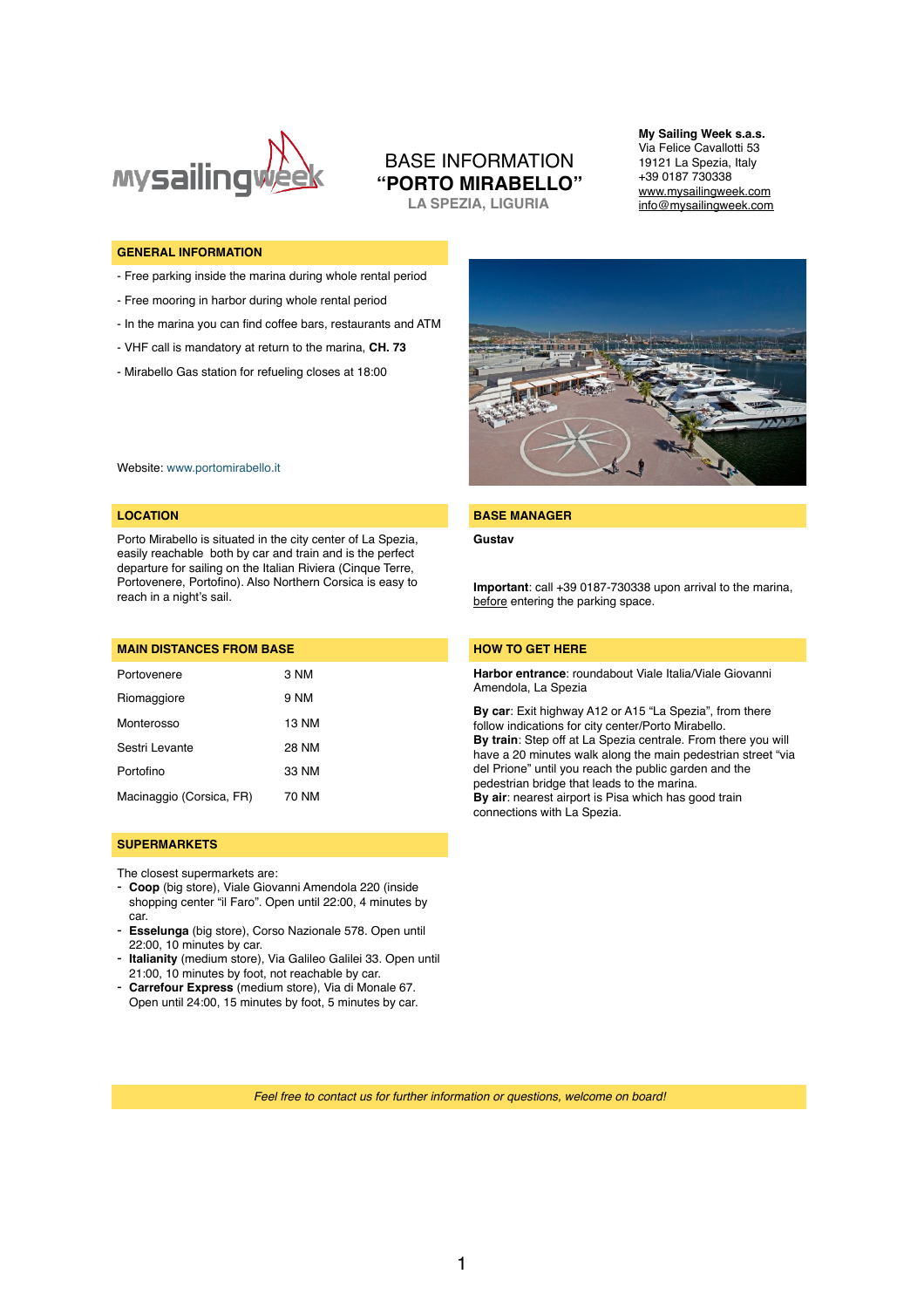

## BASE INFORMATION **"MARINA CALA DE MEDICI" ROSIGNANO, TUSCANY**

19121 La Spezia, Italy +39 0187 730338 [www.mysailingweek.com](http://www.mysailingweek.com)  [info@mysailingweek.com](mailto:info@mysailingweek.com)

**My Sailing Week s.a.s.** Via Felice Cavallotti 53

#### **GENERAL INFORMATION**

- Free parking outside the marina. Ticket is needed for parking inside the marina.

- The marina has several restaurants and bars
- VHF call is mandatory at return to the marina, **CH. 9**



Website: [www.marinacalademedici.it](http://www.marinacalademedici.it)

#### **LOCATION**

Marina Cala de Medici is a great departure for sailing in the Tuscan arcipelago (Elba, Giglio, Capraia…) and in Corsica. Also the Italian Riviera (Liguria) is near.

| <b>MAIN DISTANCES FROM BASE</b> |       |  |
|---------------------------------|-------|--|
| Isola d'Elba                    | 31 NM |  |
| Isola di Capraia                | 32 NM |  |
| Portovenere                     | 47 NM |  |
| Macinaggio (Corsica, FR)        | 49 NM |  |
| Isola del Giglio                | 63 NM |  |

| <b>BASE MANAGERS</b> |                 |  |
|----------------------|-----------------|--|
| <b>NAME</b>          | <b>PHONE</b>    |  |
| Gustav               | +39 328 4224571 |  |
| Max (only Italian)   | +39 349 4471775 |  |
|                      |                 |  |

### **HOW TO GET HERE**

**By car**: Take the "Rosignano Solvay" exit from main road SS1. From there drive straight towards the sea for about 1 km, following the road directions for "Porto Turistico". **By train**: Step off at Rosignano or Castiglioncello. From there a 20 min walk to reach the marina.

**By air**: nearest airport is Pisa (40 min by train) or Florence (2 h by train).

*Feel free to contact us for further information or questions, welcome on board!*